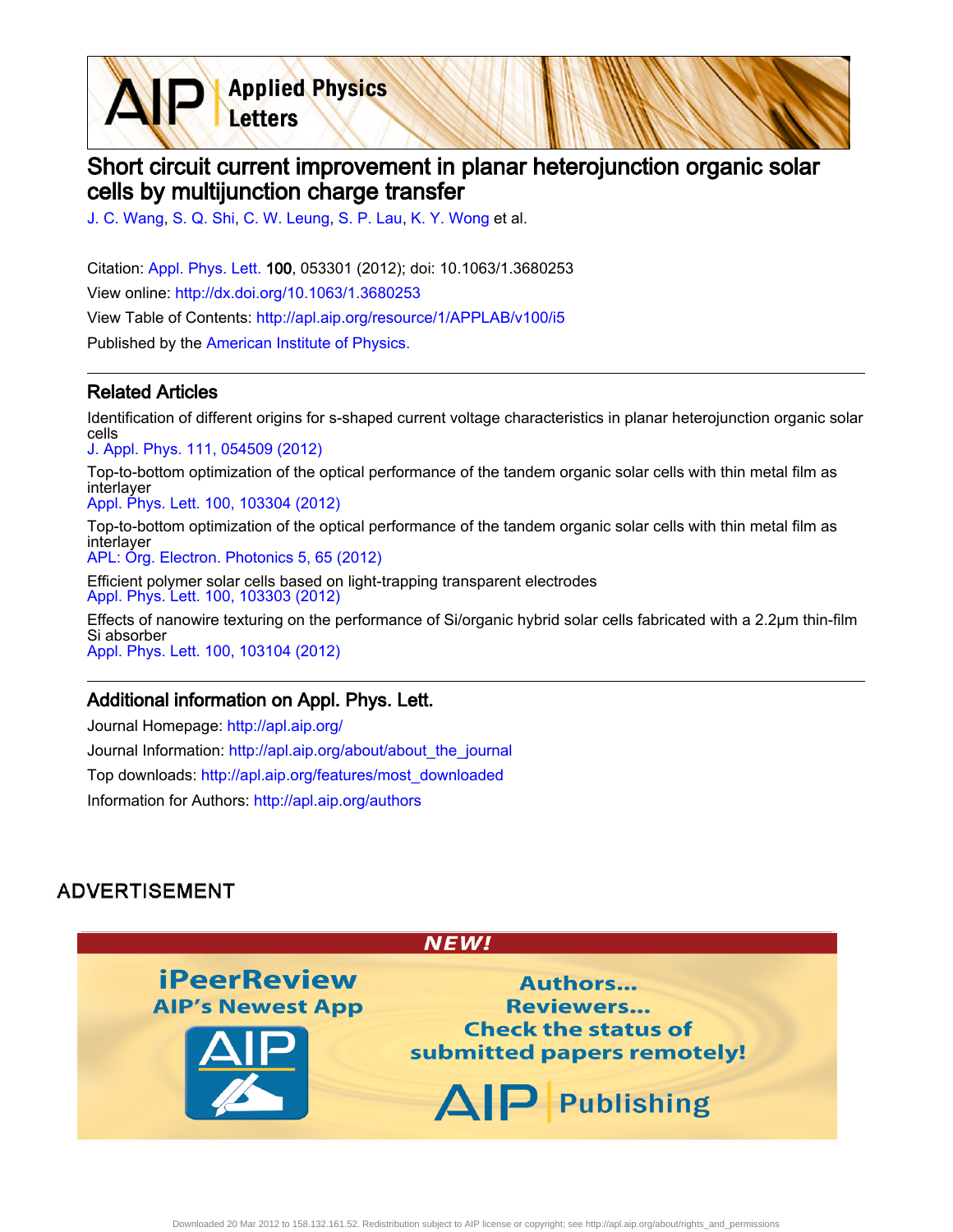## [Short circuit current improvement in planar heterojunction organic solar](http://dx.doi.org/10.1063/1.3680253) [cells by multijunction charge transfer](http://dx.doi.org/10.1063/1.3680253)

J. C. Wang,<sup>1</sup> S. Q. Shi,<sup>1,a)</sup> C. W. Leung,<sup>2</sup> S. P. Lau,<sup>2</sup> K. Y. Wong,<sup>3</sup> and P. K. L. Chan<sup>1,4,a)</sup> <sup>1</sup>Department of Mechanical Engineering, The Hong Kong Polytechnic University, Hong Kong <sup>2</sup>Department of Applied Physics, The Hong Kong Polytechnic University, Hong Kong  ${}^{3}$ Department of Applied Biology and Chemical Technology, The Hong Kong Polytechnic University, Hong Kong <sup>4</sup>Department of Mechanical Engineering, The University of Hong Kong, Hong Kong

(Received 5 November 2011; accepted 4 January 2012; published online 30 January 2012)

A multijunction structure was applied on an organic photovoltaic (OPV) device for broadening the absorption spectrum and enhancing the power conversion efficiency through charge transfer process. By inserting the tris[4-(2-thienyl)]amine (TTPA) into a boron subphthalocyanine chloride (SubPc)/C<sub>60</sub> OPV device, the short circuit current density  $(J_{\rm sc})$  showed a 47.5% increases from 3.05 to 4.50 mA/cm<sup>2</sup> in the bilayer planar heterojunction device, while the open circuit voltage ( $V_{\text{oc}}$ ) remained constant. Based on the single junction (TTPA/SubPc) device and photoluminescence absorption results, we confirmed both TTPA/SubPc and SubPc/ $C_{60}$  junctions are contributing to the exciton dissociation process hence the efficiency enhancement.  $\odot$  2012 American Institute of Physics. [doi:[10.1063/1.3680253\]](http://dx.doi.org/10.1063/1.3680253)

One of the main factors which limit the performance of earlier organic photovoltaic (OPV) was the narrow optical absorption range when compared with silicon-based devices which limit the number of free changes generation. To overcome this, for example, in the dye sensitized solar cells (DSSCs), the absorption is enhanced by adding second absorber or dye into the device where the energy is trans-ferred by Förster resonant energy transfer (FRET).<sup>[1–4](#page-3-0)</sup> This process involves dipole-dipole coupling of donor and acceptor by an electric field and strongly relies on the overlapping between donor emission and acceptor absorption spectra as well as the distance between the donor-acceptor separation distances  $(d)$ .<sup>[2,3](#page-3-0)</sup> However, due to the large separation distance between the donor and acceptor materials, the FRET process is unfavorable in small molecular weight planar heterojunction (PHJ) OPV devise. One of the possible approaches to overcome the absorption limit in PHJ solar cell is make use of the tandem structure in which individual solar cells are connected together by the intermediate recom-bination layers.<sup>[5,6](#page-3-0)</sup> In the tandem structure device, the photogenerated currents in each individual cells should be matched for preventing the charge accumulation inside the device hence reducing the overall short circuit current density output  $(J_{sc})$ . Furthermore, the thicknesses of the recombination layers should be designed for effective charge collection and have minimum blockage of the incident light. To overcome these fabrication challenges, the structure optimization for high efficiency tandem OPV is a very popular research area.

In the current work, we demonstrated that the performance of the bi-layer OPV can be enhanced by placing a second photo-absorber (donor) into the device and forming multijunctions without the tandem structure. Through inserting the tris[4-(2-thienyl)]amine (TTPA) into a boron subphthalocyanine chloride (SubPc)/ $C_{60}$  bilayer single planar heterojunction solar cell, we improved the  $J_{\rm sc}$  value for 47.5% from 3.05 to 4.50 mA/cm<sup>2</sup>, while keeping the  $V_{\text{oc}}$  unchanged. We also performed photoluminescence (PL) absorption measurements for different combination of the thin films and examined the J-V curves of single junction TTPA/ SubPc device. Based on the results, we conclude that the enhancement of the tri-layer OPV are attributed to (1) the complement of the optical absorption from the TTPA and SubPc layers and (2) two heterojunctions for exciton dissociation and the favorable energy level alignment for efficient charge transfer (CT). The key parameters in designing the structure of the multijunction planar organic solar cells are also discussed.

The schematic diagram of the device structure, the corresponding energy diagrams of the multijunction OPV and the chemical structure of TTPA and SubPc are shown in Fig.  $1(a)$ . For the fabrication and experimental details, see supplementary material. $15$  In all the devices, 10 nm of bathocuproine (BCP) is used for the hole blocking and 100 nm of Ag is used as the cathode<sup>[8](#page-3-0)</sup> (detailed description of the device fabrication can be found in the supplementary information). The band structure of the multijucntion device in Fig.  $1(a)$  is similar to the cascade energy structure formed by placing a very thin intermediate layer between the donor and acceptor reported before for the short circuit current improvement. However, the main drawback of the cascade structure is the decreases of the open circuit voltage while the value of the  $J_{\rm sc}$  increases.<sup>[9–11](#page-3-0)</sup> Furthermore, the thin intermediate layer (less than 5 nm) used in the cascade structure also limits the photon absorption and thus the exciton generation in the device. $10,11$  Different from the conventional cascade structure OPV, the TTPA layer applied in the current multijunction device has 20 nm thickness for optical absorption and it also has similar highest occupied molecular orbital (HOMO) level as the SubPc layer.<sup>[12](#page-3-0)</sup> From the J-V curves of the

a)Authors to whom correspondence should be addressed. Electronic addresses: mmsqshi@polyu.edu.hk (Tel.: 852 27667821) and pklc@hku.hk (Tel.: 852 28592634).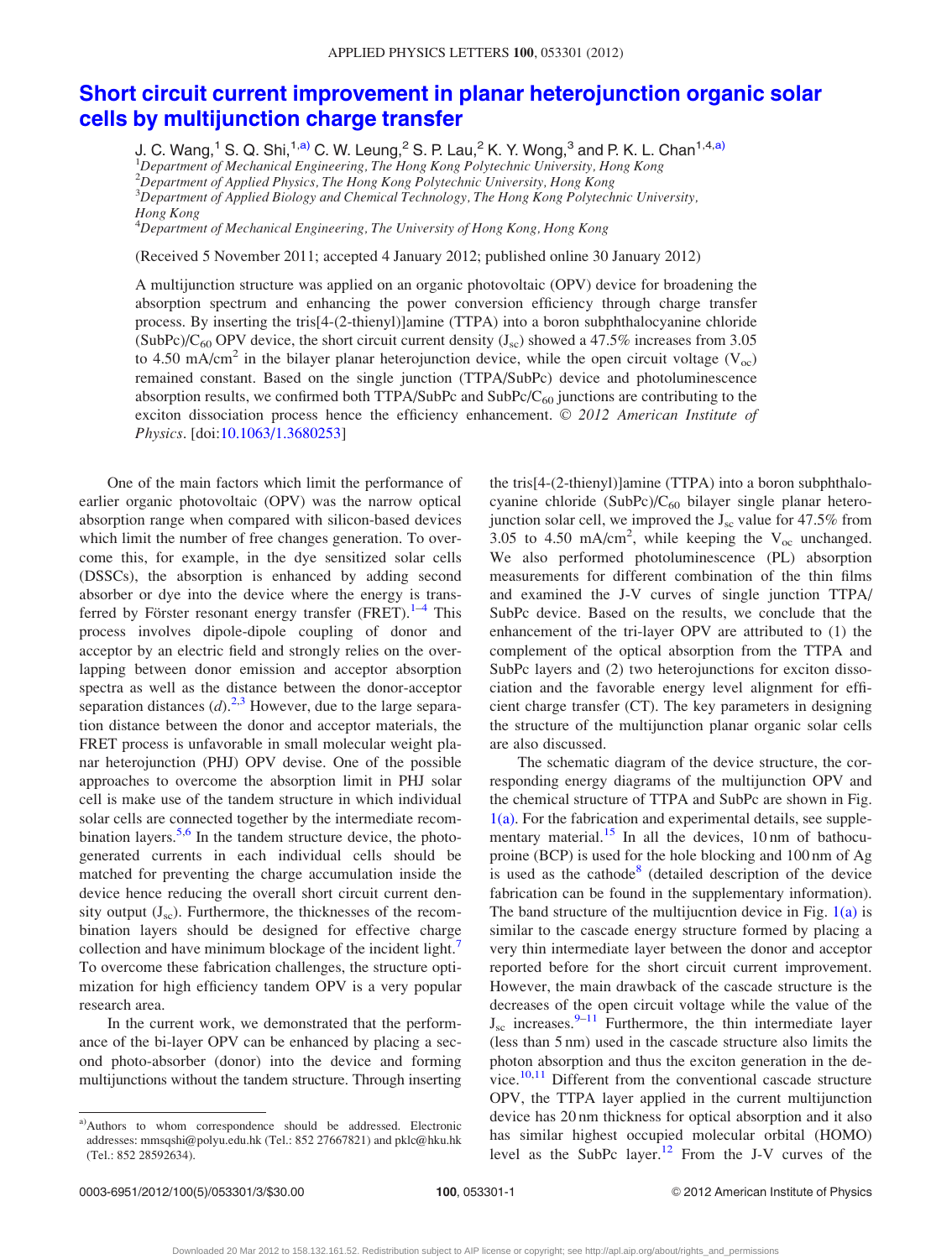<span id="page-2-0"></span>

FIG. 1. (Color online) (a) The schematic diagram of the multijunction device and the corresponding energy diagram. (b) The J-V curves multijunction device with the TTPA layer: ITO/PEDOT:PSS/TTPA(20 nm)/  $SubPc(13 nm)/C_{60}(32.5 nm)/BCP(10 nm)/Ag(100 nm)$  and single junction reference device without the TTPA layer: ITO/PEDOT:PSS/SubPc(13 nm)/  $C_{60}(32.5 \text{ nm})/BCP(10 \text{ nm})/Ag(100 \text{ nm}).$ 

multijunction and single junction devices in Fig.  $1(b)$ , we noticed the band alignment of the multijucntion device allows the open circuit voltage to remain almost unchanged while the  $J_{\rm sc}$  increases from 3.05mA/cm<sup>2</sup> to 4.5mA/cm<sup>2</sup> and resulting in the overall peak-to-correlation energy (PCE) increases from 1.49% to 2.18%. Although this value of efficiency is not the highest value for planar heterojunction OPV, the improvement in  $J_{\rm sc}$  without the decay of  $V_{\rm oc}$  in the current multijunction device provides a direction for the efficiency improvement without complex tandem structure. In the following section, we will focus on investigating the physical mechanism for the efficiency enhancement.

Fig.  $2(a)$  shows the absorbance and the external quantum efficiency (EQE) of multijunction device as well as the reference bilayer SubPc/ $C_{60}$  device. The increase of the optical absorption of the complex film and the EQE at the range of around 340 nm to 440 nm is attributed to the presence of the TTPA thin film which can absorb high energy photons for exciton generation. It is important to notice that the lower energy photon quantum yield rate from the SubPc is not affected by the presence of the TTPA layer, which suggests



FIG. 2. (Color online) (a) The absorbance profiles of the complete active layers comparing with the reference and the EQE of the multijunction device in comparing with reference device. (b) The PL of the organic semiconductor films for a pump wavelength of 340 nm at room temperature.

the TTPA layer generate extra free carriers. To investigate the dissociation location of the excitons for these extra carriers, we performed room temperature PL measurement on four various samples: bilayer TTPA(20 nm)/SubPc(13 nm), multi-layer [TTPA(2 nm)/SubPc(1.3 nm)]  $\times$  10, single layer SubPc(13 nm), and single layer TTPA (20 nm). In the PL results shown in Fig.  $2(b)$ , the bilayer film with TTPA and SubPc (green curve) shows a significant drop at the TTPA emission peaks when compared with the single TTPA layer (black curve). It indicates the excitons in the TTPA layer were quenched by the presence of the TTPA/SubPc interface. The dropping of the PL peaks is more obvious in multilayer film which consists 10 periods of TTPA(2 nm)/ SubPc(1.3 nm) (total thicknesses of the TTPA and SubPc films are remaining at 20 nm and 13 nm, respectively) where the TTPA peaks are completely vanished. It is worth to mention the exciton transfer from the TTPA layer to the SubPc layer was not prominent in our samples as the peak level of the SubPc does not increase significantly while the TTPA peaks are dropping. It suggests the excitons generate by the TTPA layer are more likely to dissociate at the TTPA/SubPc interface than transferring to the SubPc layer. To further confirm the exciton dissociation happened at the TTPA/SubPc interface, we fabricated a solar cell with only TTPA/SubPc layers as the active region and the corresponding J-V cures are shown in Fig.  $3(a)$ . It can be noticed that the J<sub>sc</sub> of the device was able to achieve around 1.2mA/cm<sup>2</sup> with a  $V_{\text{oc}}$  of 0.92 V. By summing up the  $J_{\rm sc}$  values from the TTPA/SubPc